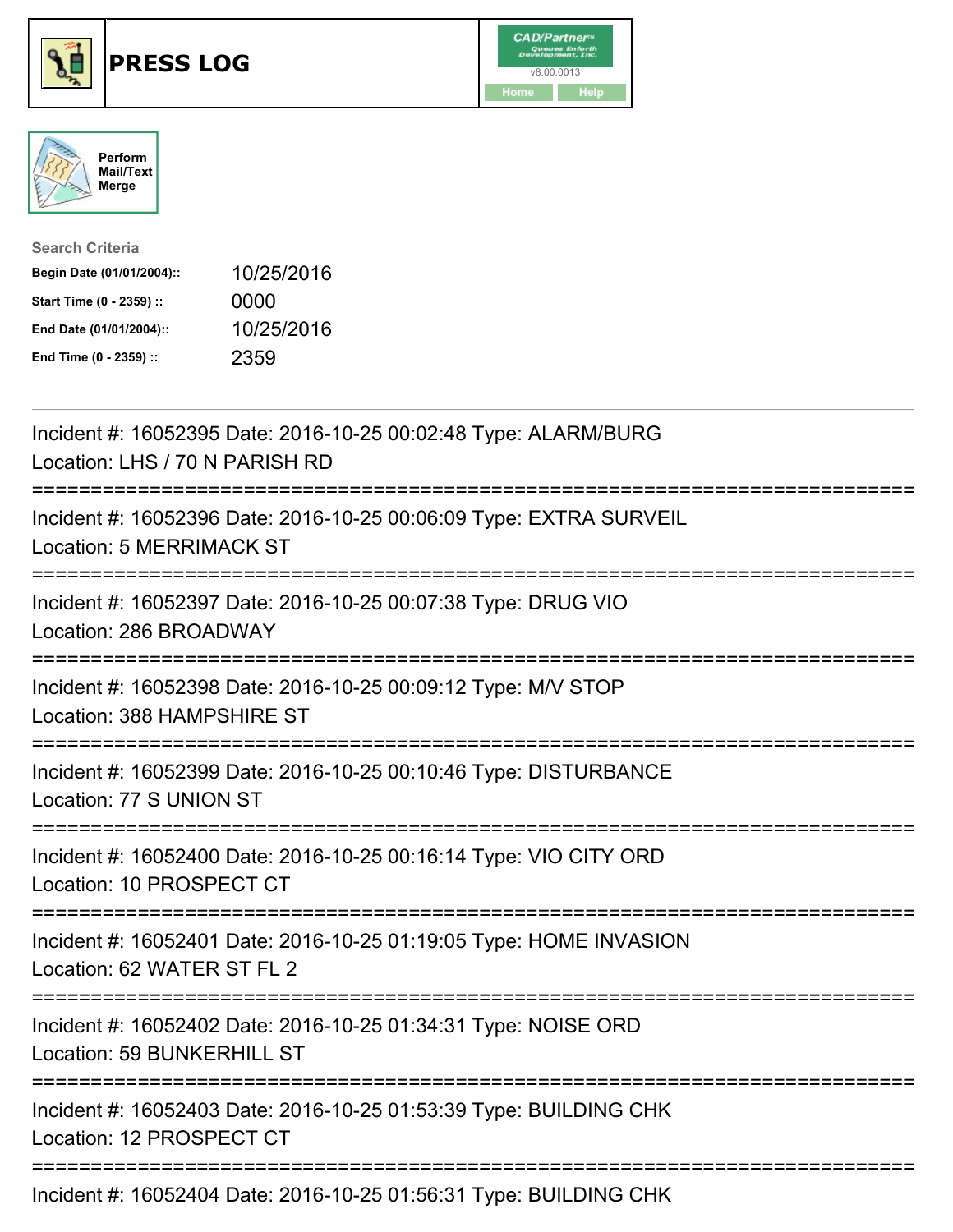| Location: CORRELATED FABRIC PRINTERS, INC / 85 MANCHESTER ST                                                            |
|-------------------------------------------------------------------------------------------------------------------------|
| Incident #: 16052405 Date: 2016-10-25 01:59:06 Type: M/V STOP<br>Location: HIGH ST & PROSPECT CT<br>------------------- |
| Incident #: 16052406 Date: 2016-10-25 02:00:45 Type: M/V STOP<br>Location: AMESBURY ST & HAVERHILL ST                   |
| Incident #: 16052407 Date: 2016-10-25 02:17:06 Type: ALARM/BURG<br>Location: VARGAS RESIDENCE / 70 BELMONT ST           |
| Incident #: 16052408 Date: 2016-10-25 02:23:21 Type: M/V STOP<br>Location: ANDOVER ST & BROOKFIELD ST                   |
| Incident #: 16052409 Date: 2016-10-25 02:27:41 Type: BUILDING CHK<br>Location: 99 AMES ST                               |
| Incident #: 16052410 Date: 2016-10-25 02:28:05 Type: M/V STOP<br>Location: ARLINGTON ST & HAMPSHIRE ST                  |
| Incident #: 16052411 Date: 2016-10-25 02:30:15 Type: WARRANT SERVE<br>Location: LAWRENCE HIGH / N PARISH RD             |
| Incident #: 16052412 Date: 2016-10-25 02:32:40 Type: BUILDING CHK<br>Location: BONANZA MARKET / 181 JACKSON ST          |
| Incident #: 16052413 Date: 2016-10-25 02:35:35 Type: BUILDING CHK<br>Location: 309 S UNION ST                           |
| Incident #: 16052415 Date: 2016-10-25 02:36:23 Type: M/V STOP<br>Location: CANAL ST & MARSTON ST                        |
| Incident #: 16052414 Date: 2016-10-25 02:36:53 Type: M/V STOP<br>Location: N PARISH RD & OSGOOD ST                      |
| Incident #: 16052416 Date: 2016-10-25 02:43:17 Type: BUILDING CHK<br>Location: 2 APPLETON ST                            |
| Incident #: 16052417 Date: 2016-10-25 02:45:23 Type: BUILDING CHK<br>Location: CITIZENS BANK / 160 WINTHROP AV          |
| Incident #: 16052418 Date: 2016-10-25 02:48:50 Type: BUILDING CHK                                                       |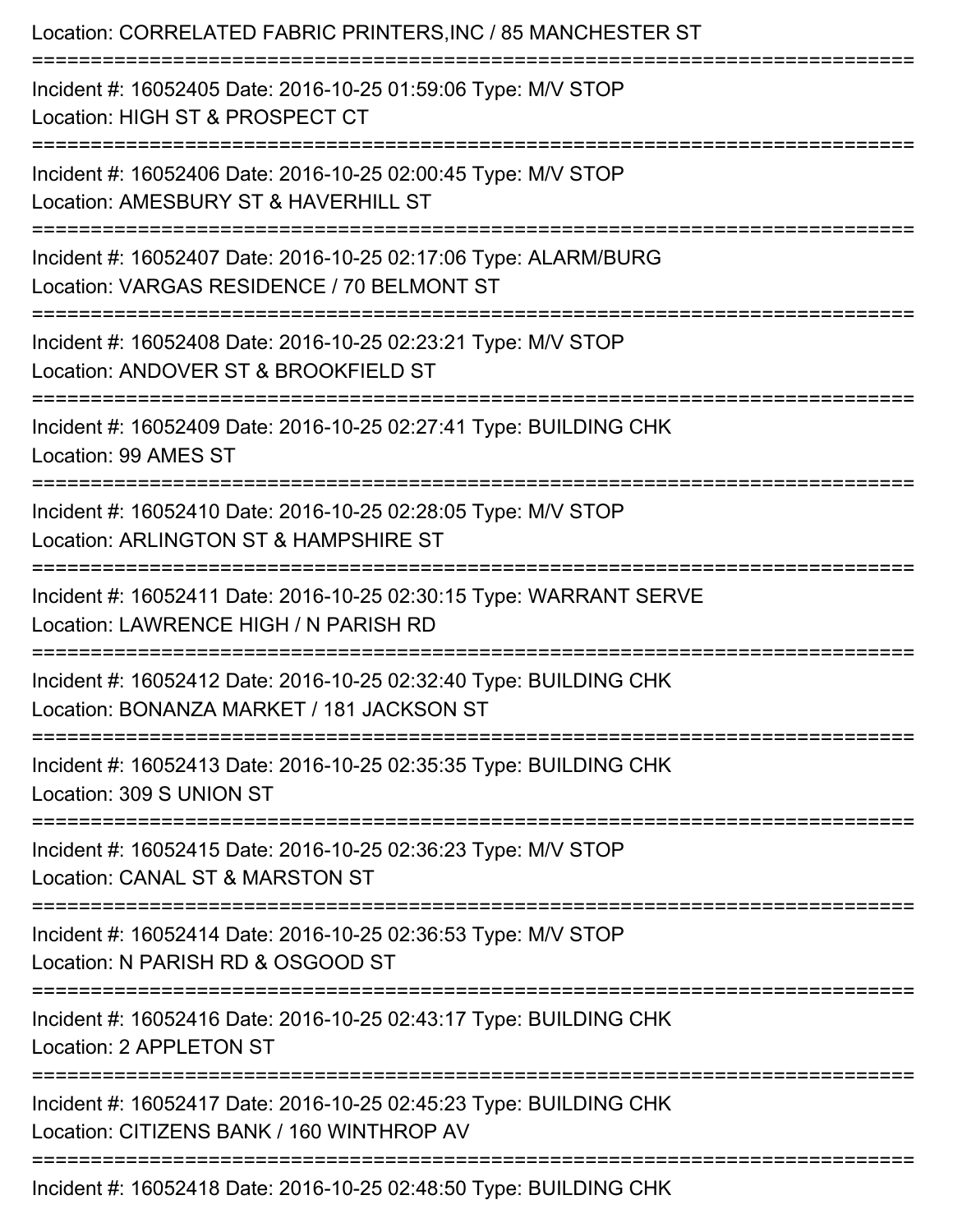| Incident #: 16052420 Date: 2016-10-25 02:57:20 Type: M/V STOP<br>Location: BROADWAY & CROSS ST                                                                                                                                                                                                                                                                                                                                                                                              |
|---------------------------------------------------------------------------------------------------------------------------------------------------------------------------------------------------------------------------------------------------------------------------------------------------------------------------------------------------------------------------------------------------------------------------------------------------------------------------------------------|
| Incident #: 16052419 Date: 2016-10-25 02:58:10 Type: TOW/REPOSSED<br>Location: 77 WEARE ST                                                                                                                                                                                                                                                                                                                                                                                                  |
| Incident #: 16052421 Date: 2016-10-25 02:59:58 Type: M/V STOP<br>Location: E HAVERHILL ST & VINE ST                                                                                                                                                                                                                                                                                                                                                                                         |
| Incident #: 16052422 Date: 2016-10-25 03:07:17 Type: SUS PERS/MV<br>Location: WENDYS / WINTHROP                                                                                                                                                                                                                                                                                                                                                                                             |
| Incident #: 16052423 Date: 2016-10-25 03:16:58 Type: M/V STOP<br>Location: CHICKERING ST & WINTHROP AV                                                                                                                                                                                                                                                                                                                                                                                      |
| Incident #: 16052424 Date: 2016-10-25 04:04:14 Type: BUILDING CHK<br>Location: CAMBRIDGE COLLEGE / 60 ISLAND ST                                                                                                                                                                                                                                                                                                                                                                             |
| Incident #: 16052425 Date: 2016-10-25 04:17:24 Type: BUILDING CHK<br>Location: GOLDEN HOUSE / 129 S BROADWAY                                                                                                                                                                                                                                                                                                                                                                                |
| Incident #: 16052426 Date: 2016-10-25 04:19:07 Type: M/V STOP<br><b>Location: METHUEN ST</b>                                                                                                                                                                                                                                                                                                                                                                                                |
| Incident #: 16052427 Date: 2016-10-25 04:23:15 Type: A&B D/W PAST<br>Location: LGH / 667 ESSEX ST                                                                                                                                                                                                                                                                                                                                                                                           |
| Incident #: 16052428 Date: 2016-10-25 05:19:37 Type: DOMESTIC/PROG<br>Location: 14 CORNISH ST                                                                                                                                                                                                                                                                                                                                                                                               |
| Incident #: 16052429 Date: 2016-10-25 05:21:26 Type: MEDIC SUPPORT<br>Location: 94 CROSS ST                                                                                                                                                                                                                                                                                                                                                                                                 |
| Incident #: 16052430 Date: 2016-10-25 05:36:04 Type: DOMESTIC/PROG<br>Location: 14 CEDAR ST                                                                                                                                                                                                                                                                                                                                                                                                 |
| Incident #: 16052431 Date: 2016-10-25 05:51:22 Type: ALARM/BURG<br>Location: RIVERWALK PROP OF EXECUTIVE HEALTH / 280 MERRIMACK ST                                                                                                                                                                                                                                                                                                                                                          |
| Incident #: 16052432 Date: 2016-10-25 06:16:00 Type: ALARM/BURG<br>$[C_{\mathbf{C}}(A_{\mathbf{A}}), \mathbf{C}_{\mathbf{A}}(B_{\mathbf{A}}), \mathbf{C}_{\mathbf{A}}(B_{\mathbf{A}})] \in \mathcal{L}^{2}(\mathbf{C}_{\mathbf{A}}(A_{\mathbf{A}}), \mathbf{C}_{\mathbf{A}}(B_{\mathbf{A}}), \mathbf{C}_{\mathbf{A}}(B_{\mathbf{A}}), \mathbf{C}_{\mathbf{A}}(B_{\mathbf{A}}), \mathbf{C}_{\mathbf{A}}(B_{\mathbf{A}}), \mathbf{C}_{\mathbf{A}}(B_{\mathbf{A}}), \mathbf{C}_{\mathbf{A}}(B$ |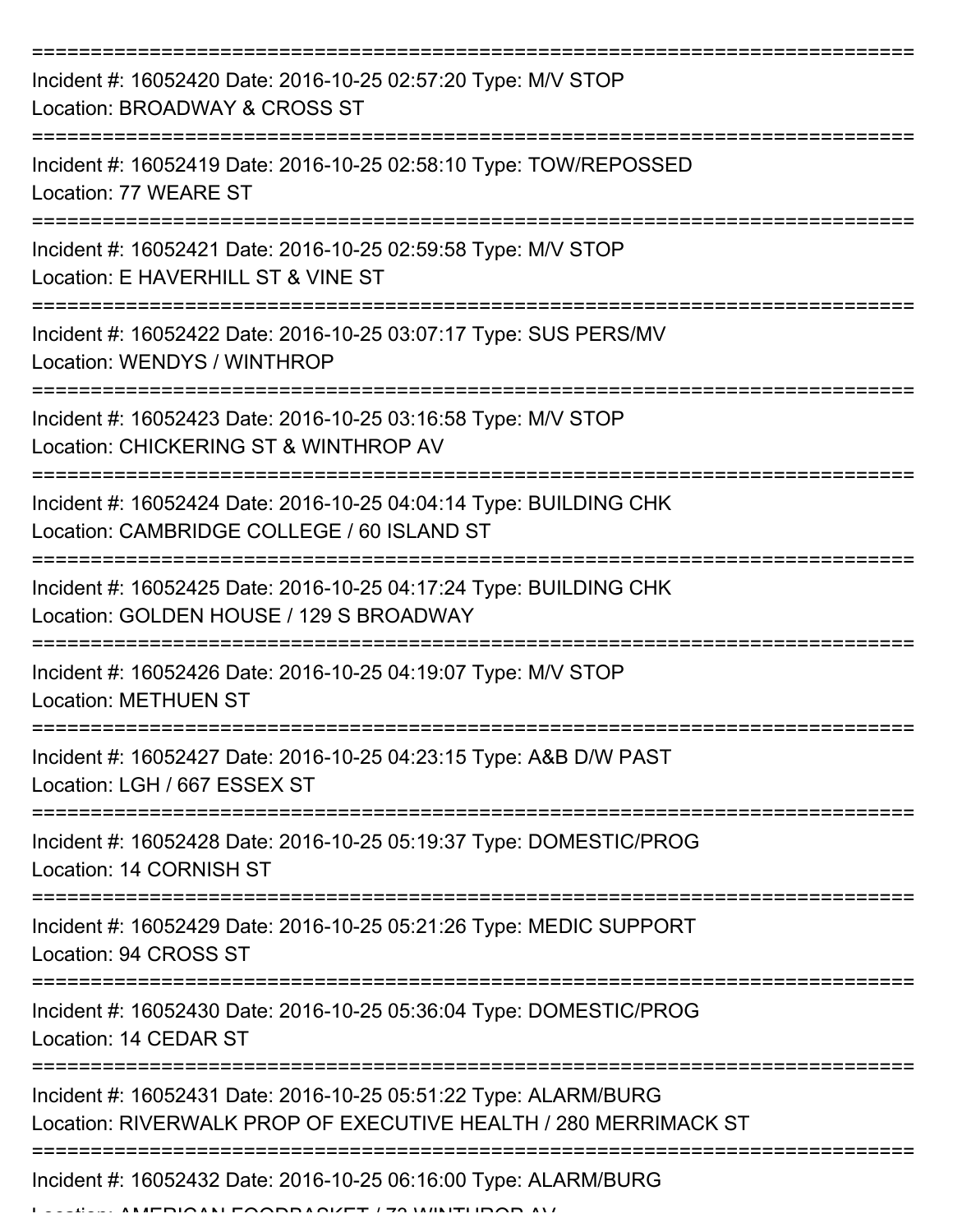| Incident #: 16052433 Date: 2016-10-25 06:25:34 Type: M/V STOP<br>Location: 2 APPLETON ST                                   |
|----------------------------------------------------------------------------------------------------------------------------|
| Incident #: 16052434 Date: 2016-10-25 06:33:43 Type: M/V STOP<br><b>Location: CENTRAL BRIDGE</b>                           |
| Incident #: 16052435 Date: 2016-10-25 06:34:16 Type: M/V STOP<br>Location: HAMPSHIRE ST & LOWELL ST                        |
| Incident #: 16052436 Date: 2016-10-25 06:42:24 Type: M/V STOP<br>Location: CANAL ST & MARSTON ST                           |
| Incident #: 16052437 Date: 2016-10-25 06:49:03 Type: ALARM/BURG<br>Location: EXPRESS SHIPPING / 13 NEWBURY ST              |
| Incident #: 16052438 Date: 2016-10-25 07:01:07 Type: AUTO ACC/NO PI<br>Location: ANDOVER ST & PARKER ST                    |
| Incident #: 16052439 Date: 2016-10-25 07:02:39 Type: SPECIAL CHECK<br>Location: 667 ESSEX ST                               |
| :===========<br>Incident #: 16052440 Date: 2016-10-25 07:04:00 Type: PARK & WALK<br>Location: BRADFORD ST & BROADWAY       |
| Incident #: 16052441 Date: 2016-10-25 07:11:45 Type: M/V STOP<br>Location: HELFRICH BROTHERS BOILER WKS / 39 MERRIMACK ST  |
| Incident #: 16052442 Date: 2016-10-25 07:29:11 Type: AUTO ACC/NO PI<br>Location: 46 AMESBURY ST                            |
| Incident #: 16052443 Date: 2016-10-25 07:50:28 Type: ALARM/BURG<br>Location: AMERICAN POSTAL AND SHIPPING / 317 S BROADWAY |
| Incident #: 16052444 Date: 2016-10-25 08:00:11 Type: ALARM/BURG<br>Location: NORTHEAST METHODIST CHURCH / 276 ESSEX ST     |
| Incident #: 16052445 Date: 2016-10-25 08:14:34 Type: CLOSE STREET<br>Location: ANDOVER ST & PARKER ST                      |
| -----------------------------------<br>Incident #: 16052446 Date: 2016-10-25 08:17:07 Type: MAL DAMAGE                     |

Location: 77 C LINIION CT #316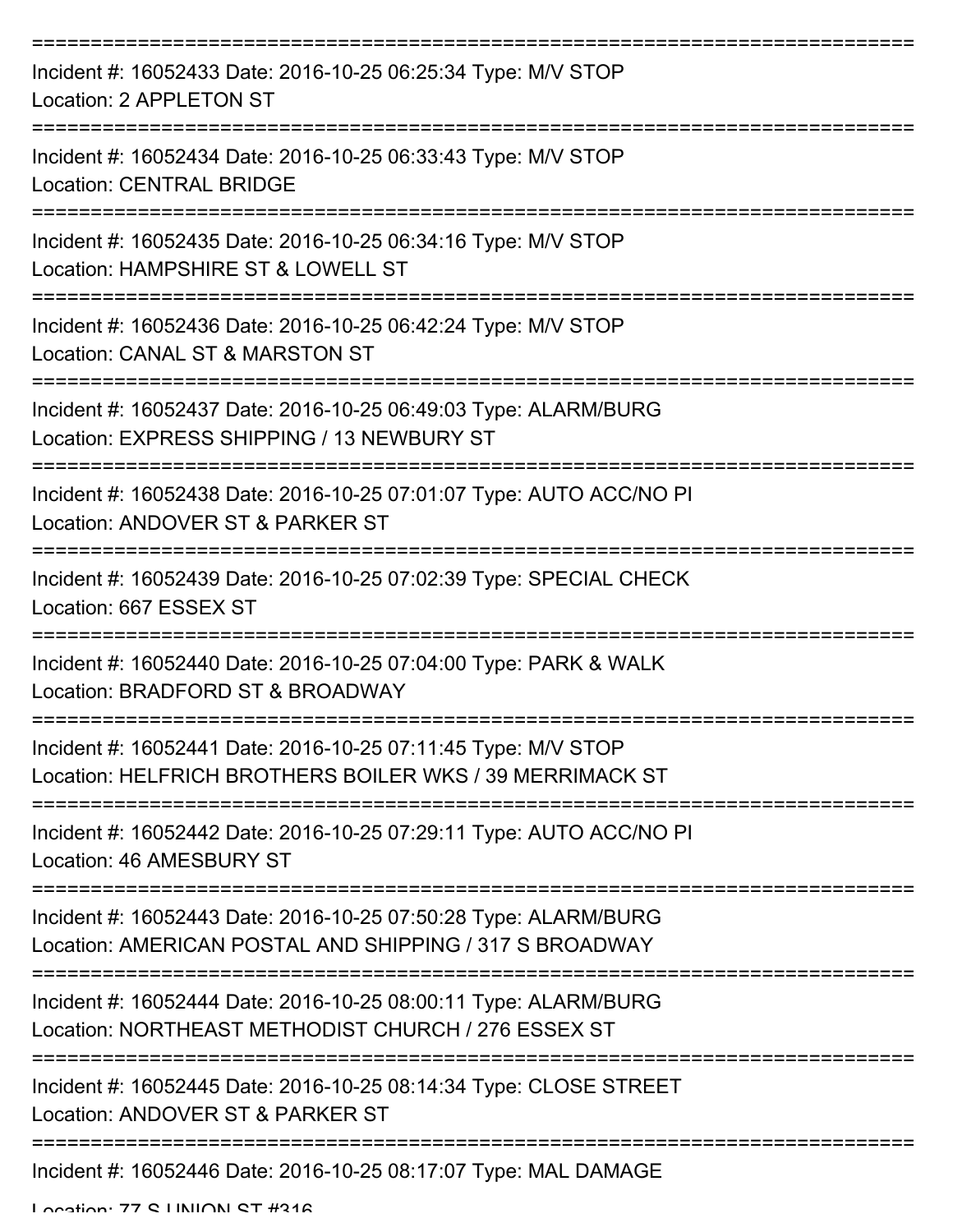| Incident #: 16052448 Date: 2016-10-25 08:24:44 Type: CLOSE STREET<br>Location: FERRY ST & KATHERINE ST       |
|--------------------------------------------------------------------------------------------------------------|
| Incident #: 16052447 Date: 2016-10-25 08:24:57 Type: NOTIFICATION<br>Location: 25 WARREN ST                  |
| Incident #: 16052449 Date: 2016-10-25 08:27:35 Type: CLOSE STREET<br>Location: AMHERST ST & COPLEY ST        |
| Incident #: 16052450 Date: 2016-10-25 08:43:25 Type: SEIZED PROP<br>Location: 62 THORNDIKE ST                |
| Incident #: 16052451 Date: 2016-10-25 08:45:15 Type: TOW OF M/V<br>Location: TRESPASS / 7 PLATT CT           |
| Incident #: 16052452 Date: 2016-10-25 08:54:27 Type: MV/BLOCKING<br>Location: 21 LYNCH ST                    |
| Incident #: 16052453 Date: 2016-10-25 09:13:04 Type: SPECIAL CHECK<br><b>Location: SPRINGFIELD ST</b>        |
| Incident #: 16052454 Date: 2016-10-25 09:22:00 Type: M/V STOP<br>Location: S UNION ST & SALEM ST             |
| Incident #: 16052455 Date: 2016-10-25 09:24:42 Type: SUICIDE ATTEMPT<br>Location: 280 MERRIMACK ST #400 FL 4 |
| Incident #: 16052456 Date: 2016-10-25 09:30:04 Type: TOW OF M/V<br>Location: 14 FERRY ST                     |
| Incident #: 16052457 Date: 2016-10-25 09:31:16 Type: PARK & WALK<br>Location: BRADFORD ST & BROADWAY         |
| Incident #: 16052458 Date: 2016-10-25 09:42:26 Type: LOST PROPERTY<br>Location: 192 BRUCE ST                 |
| Incident #: 16052459 Date: 2016-10-25 09:44:00 Type: GENERAL SERV<br>Location: 70 N PARISH RD                |
| Incident #: 16052460 Date: 2016-10-25 09:52:39 Type: TOW OF M/V<br>Location: KENT ST & S UNION ST            |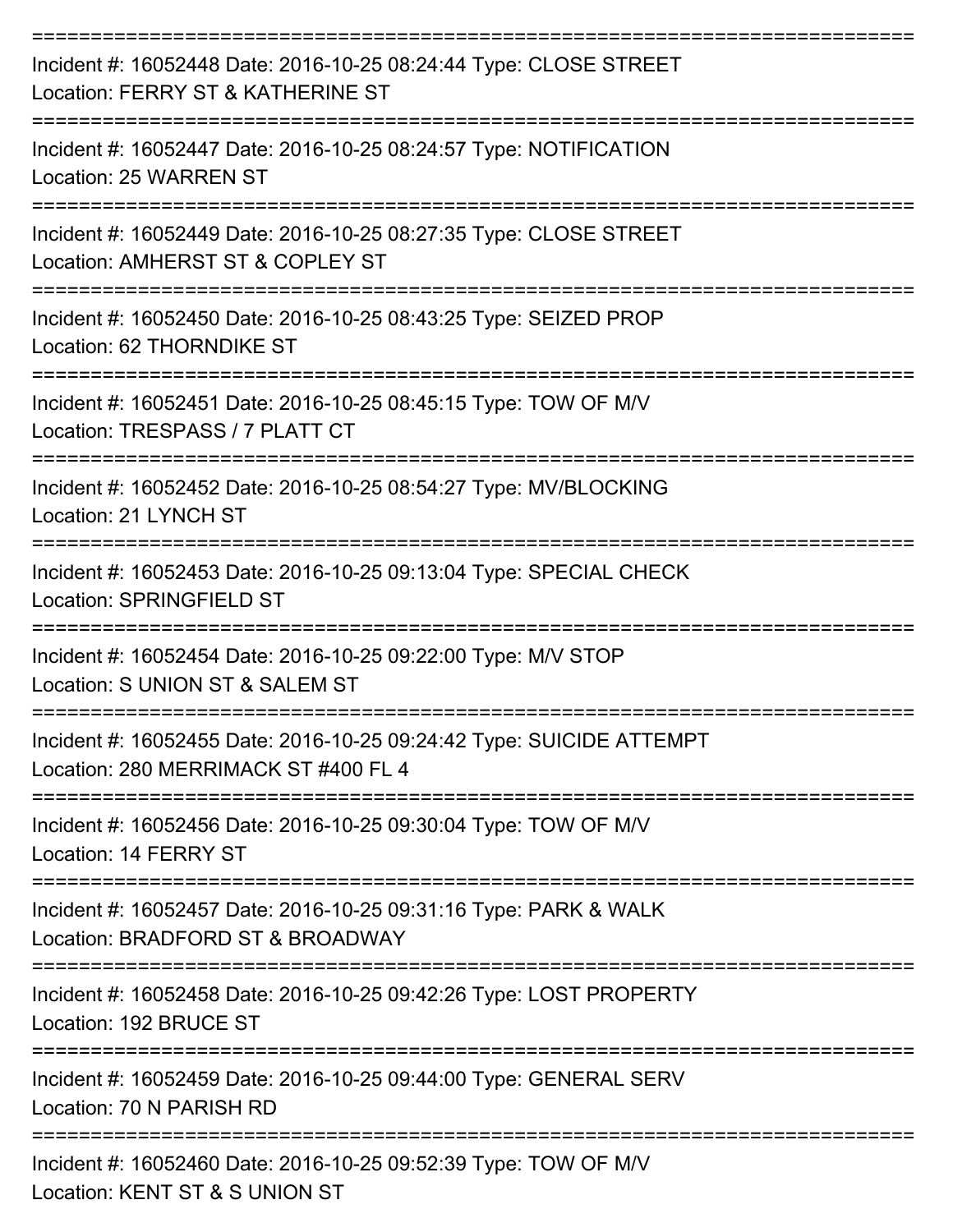| Incident #: 16052461 Date: 2016-10-25 10:02:18 Type: TOW OF M/V<br><b>Location: MELROSE TER</b>                                   |
|-----------------------------------------------------------------------------------------------------------------------------------|
| :===============================<br>Incident #: 16052462 Date: 2016-10-25 10:04:09 Type: AUTO ACC/NO PI<br>Location: 808 ESSEX ST |
| Incident #: 16052463 Date: 2016-10-25 10:04:51 Type: DOMESTIC/PROG<br>Location: 24 FOSTER ST FL 2ND                               |
| Incident #: 16052464 Date: 2016-10-25 10:04:53 Type: M/V STOP<br>Location: 242 HAVERHILL ST                                       |
| Incident #: 16052465 Date: 2016-10-25 10:15:57 Type: STOLEN PROP<br>Location: 128 SANBORN ST                                      |
| Incident #: 16052466 Date: 2016-10-25 10:20:40 Type: M/V STOP<br>Location: 95 SARATOGA ST                                         |
| Incident #: 16052467 Date: 2016-10-25 10:21:08 Type: SUS PERS/MV<br>Location: 225 ESSEX ST                                        |
| Incident #: 16052468 Date: 2016-10-25 10:21:56 Type: LOST PROPERTY<br><b>Location: MILL ST</b>                                    |
| Incident #: 16052469 Date: 2016-10-25 10:28:24 Type: WARRANT SERVE<br>Location: 23 KENDALL ST                                     |
| Incident #: 16052470 Date: 2016-10-25 10:35:55 Type: INVESTIGATION<br>Location: 83 IRENE ST                                       |
| Incident #: 16052471 Date: 2016-10-25 10:37:32 Type: M/V STOP<br>Location: 101 AMESBURY ST                                        |
| Incident #: 16052472 Date: 2016-10-25 10:41:25 Type: M/V STOP<br>Location: S UNION ST & SALEM ST                                  |
| Incident #: 16052475 Date: 2016-10-25 10:47:47 Type: CK WELL BEING<br>Location: FRANKLIN ST & LOWELL ST                           |
| Incident #: 16052473 Date: 2016-10-25 10:48:59 Type: MEDIC SUPPORT<br>Location: FRANKLIN ST & LOWELL ST                           |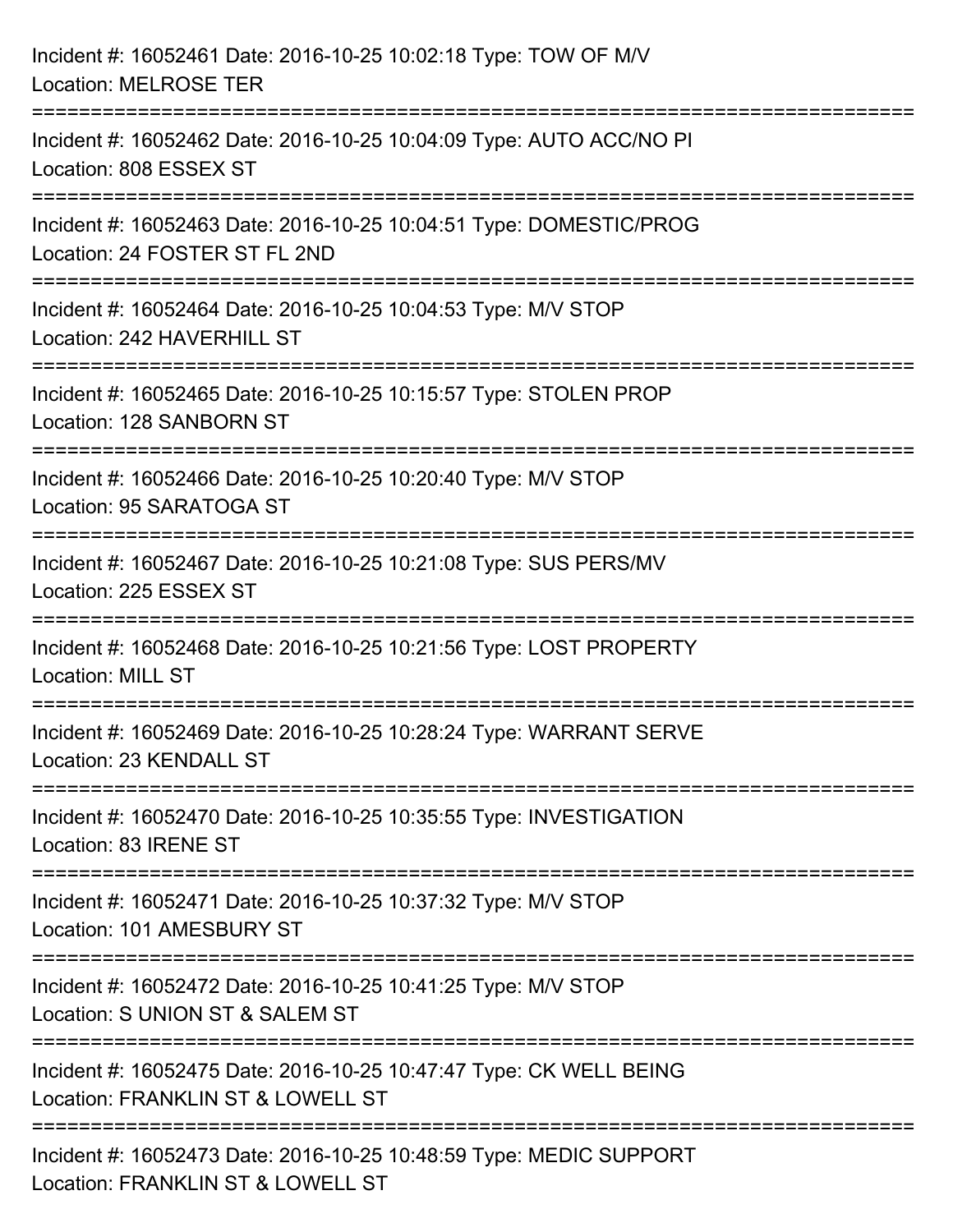| Incident #: 16052474 Date: 2016-10-25 10:49:01 Type: STOL/MV/PAS<br>Location: 250 PROSPECT ST                                      |
|------------------------------------------------------------------------------------------------------------------------------------|
| Incident #: 16052477 Date: 2016-10-25 11:04:40 Type: E911 HANGUP<br>Location: 3 HOLTON ST FL 1ST                                   |
| Incident #: 16052476 Date: 2016-10-25 11:06:26 Type: M/V STOP<br>Location: HAVERHILL ST & LAWRENCE ST<br>:======================== |
| Incident #: 16052478 Date: 2016-10-25 11:17:02 Type: STOL/MV/PAS<br>Location: HAFFNERS GAS STATION / 262 LAWRENCE ST               |
| Incident #: 16052479 Date: 2016-10-25 11:17:48 Type: INVEST CONT<br>Location: 190 LAWRENCE ST                                      |
| Incident #: 16052480 Date: 2016-10-25 11:20:16 Type: DISTURBANCE<br>Location: 250 CANAL ST                                         |
| Incident #: 16052481 Date: 2016-10-25 11:40:49 Type: GENERAL SERV<br>Location: 322 LOWELL ST                                       |
| Incident #: 16052482 Date: 2016-10-25 11:41:42 Type: INVEST CONT<br>Location: 35 EASTON ST                                         |
| Incident #: 16052483 Date: 2016-10-25 11:50:26 Type: CK WELL BEING<br>Location: HAVERHILL ST & LAWRENCE ST                         |
| Incident #: 16052484 Date: 2016-10-25 11:53:03 Type: STOL/MV/PAS<br><b>Location: MCFARLIN CT</b>                                   |
| Incident #: 16052485 Date: 2016-10-25 12:03:00 Type: M/V STOP<br>Location: HAVERHILL ST & NEWBURY ST                               |
| Incident #: 16052486 Date: 2016-10-25 12:18:05 Type: SUS PERS/MV<br>Location: COMMON ST & FRANKLIN ST                              |
| Incident #: 16052488 Date: 2016-10-25 12:29:36 Type: SHOPLIFTING<br>Location: 44 FRANKLIN ST                                       |
| Incident #: 16052487 Date: 2016-10-25 12:29:43 Type: ALARM/BURG<br>Location: 301 MT VERNON ST                                      |

===========================================================================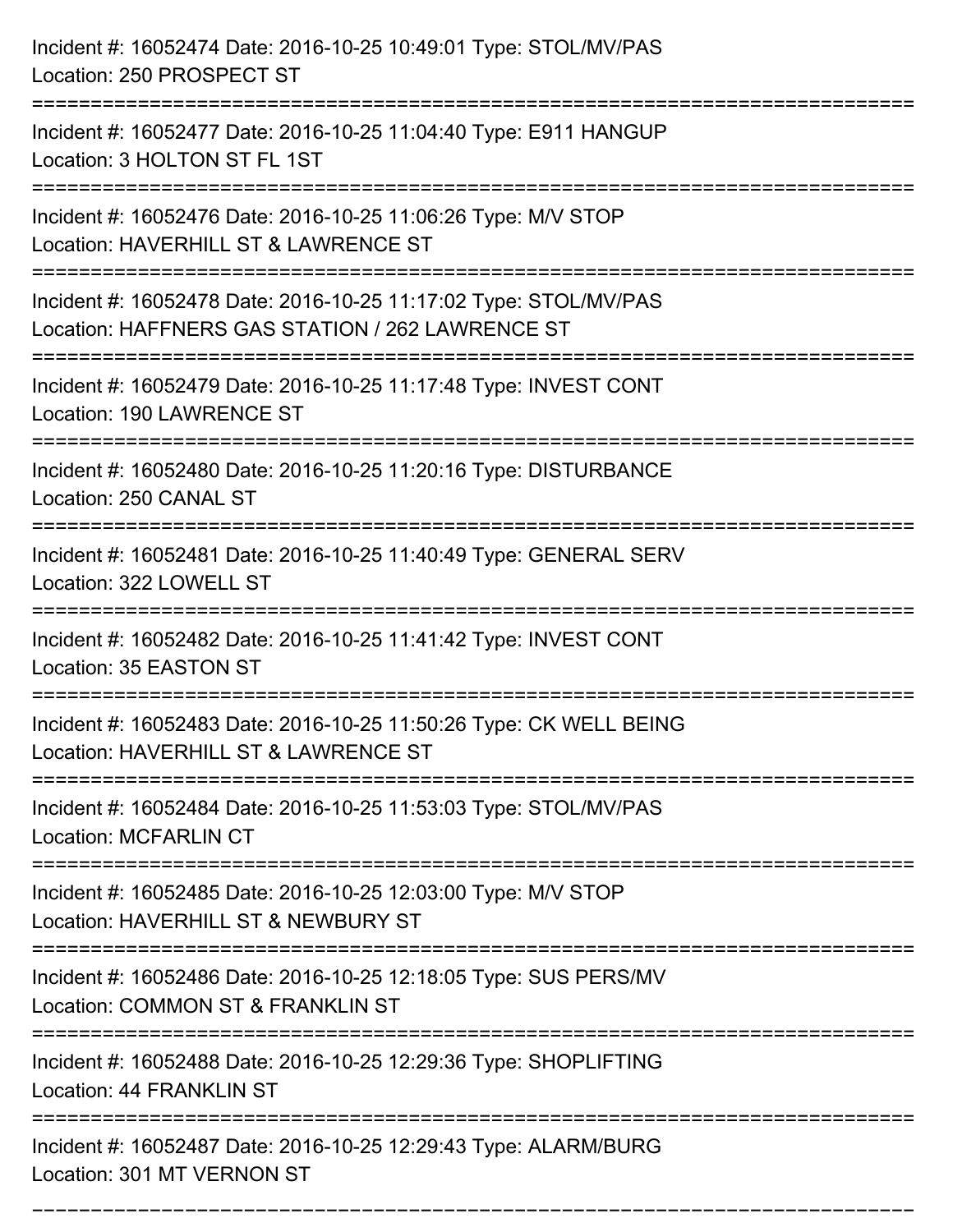| Incident #: 16052489 Date: 2016-10-25 12:32:08 Type: MEDIC SUPPORT<br>Location: BROADWAY & WATER ST<br>--------------------- |
|------------------------------------------------------------------------------------------------------------------------------|
| Incident #: 16052490 Date: 2016-10-25 12:45:05 Type: A&B PAST<br>Location: 15 DURHAM ST                                      |
| Incident #: 16052491 Date: 2016-10-25 12:46:43 Type: LIC PLATE STO<br>Location: BROADWAY                                     |
| Incident #: 16052492 Date: 2016-10-25 12:49:05 Type: INVEST CONT<br>Location: 2 LAKE ST                                      |
| Incident #: 16052493 Date: 2016-10-25 12:49:57 Type: INVESTIGATION<br>Location: 169 WEST ST                                  |
| Incident #: 16052494 Date: 2016-10-25 12:55:27 Type: INVEST CONT<br>Location: 32 SAVOIE AV                                   |
| Incident #: 16052495 Date: 2016-10-25 12:55:41 Type: STOL/MV/PAS<br>Location: 20 KNOX ST                                     |
| Incident #: 16052496 Date: 2016-10-25 13:07:41 Type: TOW/REC/STOL<br>Location: 2 MUSEUM SQ                                   |
| Incident #: 16052497 Date: 2016-10-25 13:11:19 Type: M/V STOP<br>Location: CANAL ST & MILL ST<br>===========                 |
| Incident #: 16052498 Date: 2016-10-25 13:11:51 Type: INVEST CONT<br>Location: 161 S UNION ST                                 |
| Incident #: 16052499 Date: 2016-10-25 13:13:53 Type: INVEST CONT<br>Location: 171 ESSEX ST                                   |
| Incident #: 16052500 Date: 2016-10-25 13:19:45 Type: LOST PROPERTY<br><b>Location: RESERVOIR ST</b>                          |
| Incident #: 16052501 Date: 2016-10-25 13:28:17 Type: A&B PAST<br>Location: 183 PARKER ST #4                                  |
| Incident #: 16052502 Date: 2016-10-25 13:32:33 Type: MEDIC SUPPORT<br>Location: 570 S UNION ST #21 FL BACK ENTRANCE          |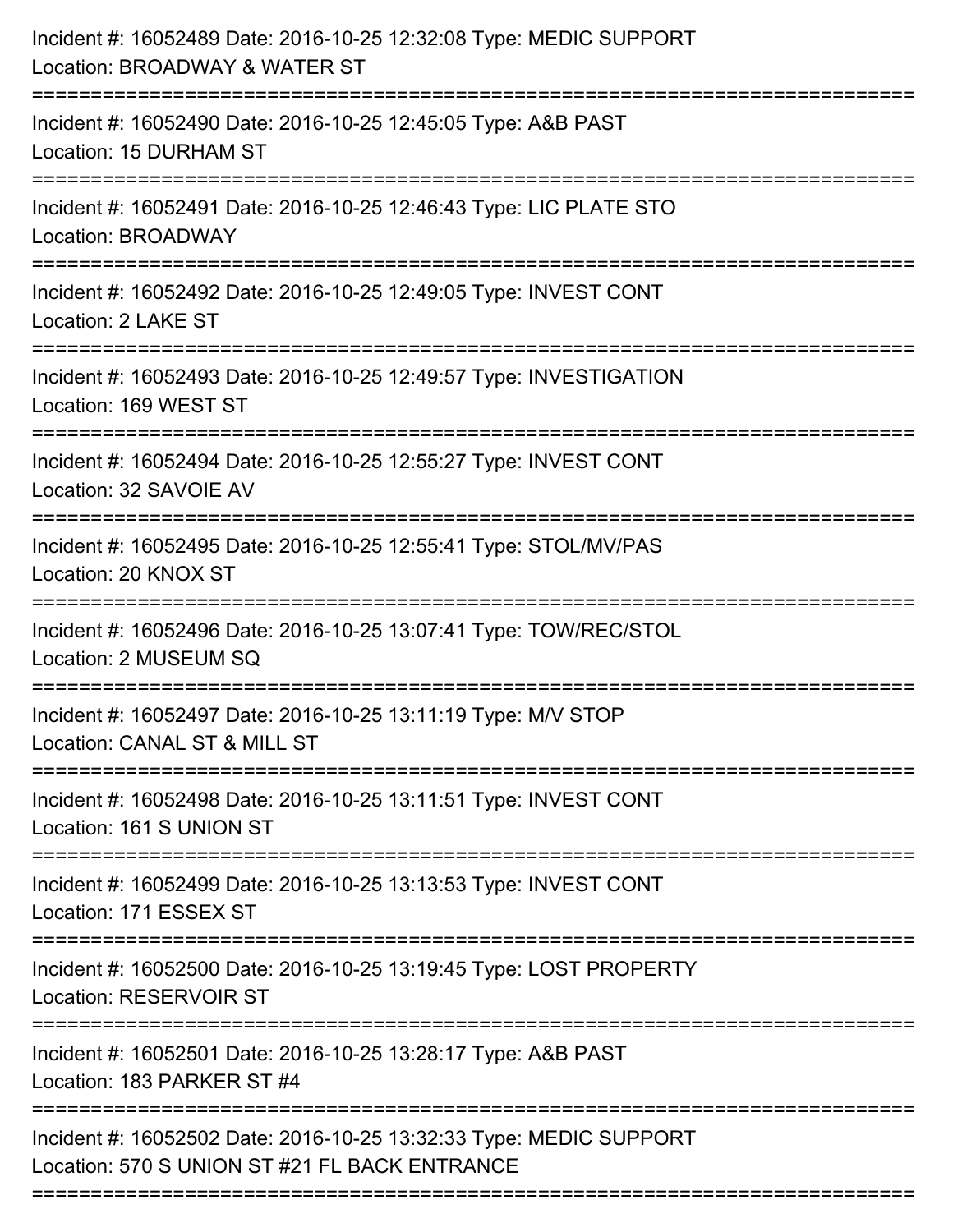Location: MAY ST =========================================================================== Incident #: 16052504 Date: 2016-10-25 13:36:12 Type: INVEST CONT Location: 15 DURHAM ST =========================================================================== Incident #: 16052505 Date: 2016-10-25 13:51:34 Type: SUS PERS/MV Location: 551 MT VERNON ST =========================================================================== Incident #: 16052507 Date: 2016-10-25 13:55:25 Type: GENERAL SERV Location: PARTHUM SCHOOL / 255 E HAVERHILL ST =========================================================================== Incident #: 16052506 Date: 2016-10-25 13:55:26 Type: M/V STOP Location: MANCHESTER ST & BARKER =========================================================================== Incident #: 16052508 Date: 2016-10-25 13:59:26 Type: AUTO ACC/NO PI Location: MERRIMACK VALLEY CREDIT UNION / 500 MERRIMACK ST =========================================================================== Incident #: 16052509 Date: 2016-10-25 14:07:22 Type: ALARM/BURG Location: 290 MERRIMACK ST =========================================================================== Incident #: 16052510 Date: 2016-10-25 14:12:09 Type: E911 HANGUP Location: 329 HIGH ST FL 1ST =========================================================================== Incident #: 16052511 Date: 2016-10-25 14:16:00 Type: DRUG VIO Location: 70 BENNINGTON ST =========================================================================== Incident #: 16052512 Date: 2016-10-25 14:28:58 Type: M/V STOP Location: ERVING AV & ROBINSON CT =========================================================================== Incident #: 16052513 Date: 2016-10-25 14:29:49 Type: ANIMAL COMPL Location: 78 NESMITH ST =========================================================================== Incident #: 16052514 Date: 2016-10-25 14:29:54 Type: HIT & RUN M/V Location: 208 OLIVE AV =========================================================================== Incident #: 16052515 Date: 2016-10-25 14:31:19 Type: B&E/MV/PAST Location: 68 WALNUT ST =========================================================================== Incident #: 16052516 Date: 2016-10-25 14:42:08 Type: M/V STOP Location: BROADWAY & TREMONT ST ===========================================================================

Incident #: 16052517 Date: 2016 10 25 14:43:38 Type: UNKNOWN PROB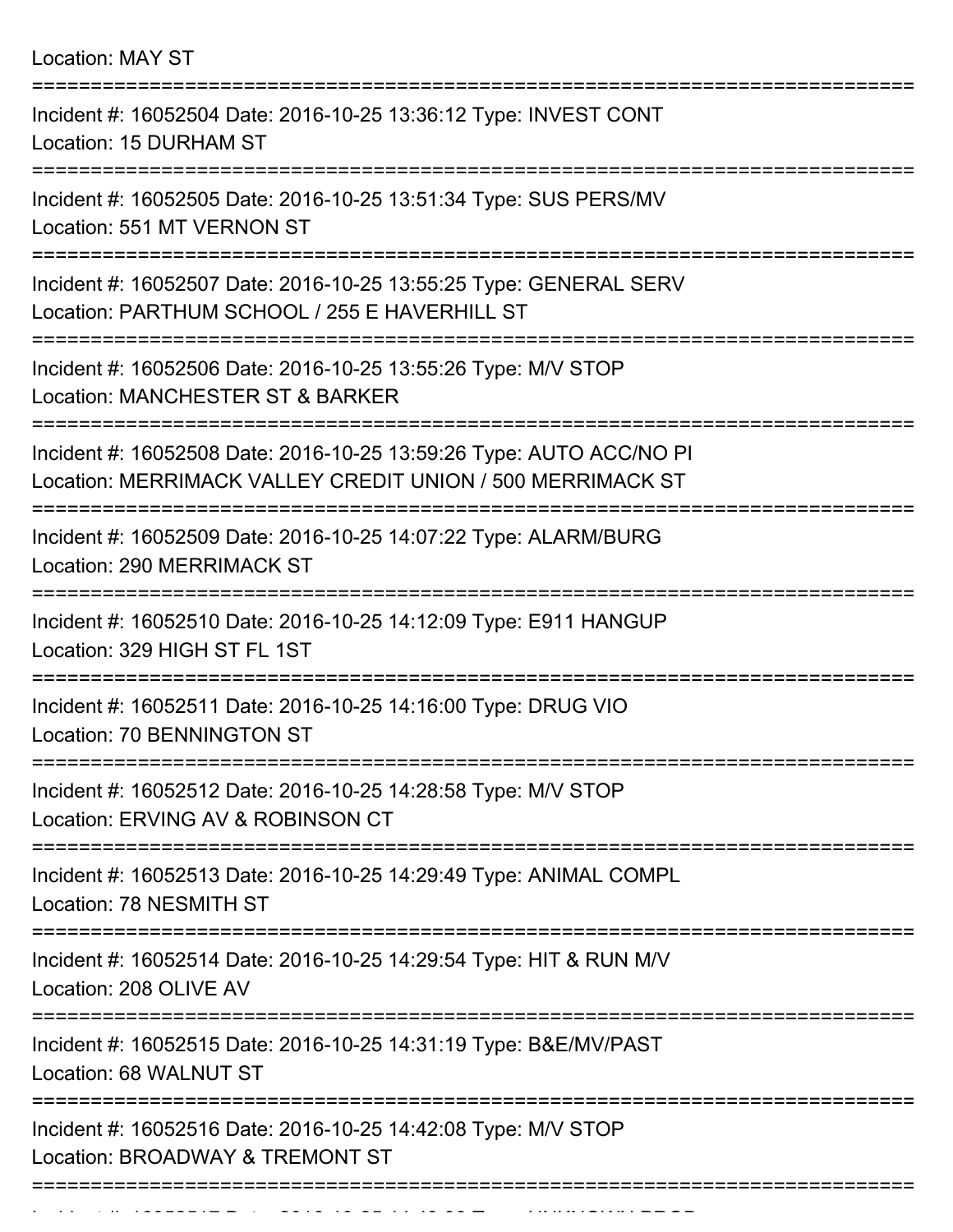| Location: 137 LAWRENCE ST                                                                                                       |
|---------------------------------------------------------------------------------------------------------------------------------|
| Incident #: 16052518 Date: 2016-10-25 14:56:52 Type: HOME INVASION<br>Location: 50 ISLAND ST #414                               |
| Incident #: 16052519 Date: 2016-10-25 15:11:18 Type: M/V STOP<br><b>Location: MARSTON ST</b>                                    |
| Incident #: 16052520 Date: 2016-10-25 15:35:51 Type: HIT & RUN M/V<br>Location: 25 JORDAN ST                                    |
| Incident #: 16052521 Date: 2016-10-25 15:41:37 Type: DISTURBANCE<br>Location: FERRY ST & MARSTON ST<br>======================== |
| Incident #: 16052522 Date: 2016-10-25 15:44:01 Type: INVEST CONT<br>Location: 183 PARKER ST                                     |
| Incident #: 16052523 Date: 2016-10-25 15:47:18 Type: 209A/SERVE<br>Location: 90 LOWELL ST<br>================================   |
| Incident #: 16052524 Date: 2016-10-25 15:48:04 Type: 209A/SERVE<br>Location: 90 LOWELL ST                                       |
| Incident #: 16052529 Date: 2016-10-25 15:48:37 Type: INVEST CONT<br>Location: 17 WHITMAN ST                                     |
| Incident #: 16052525 Date: 2016-10-25 15:49:09 Type: 209A/SERVE<br>Location: 90 LOWELL ST                                       |
| Incident #: 16052526 Date: 2016-10-25 15:49:54 Type: 209A/SERVE<br>Location: 90 LOWELL ST                                       |
| Incident #: 16052527 Date: 2016-10-25 15:51:03 Type: 209A/SERVE<br>Location: 90 LOWELL ST                                       |
| Incident #: 16052528 Date: 2016-10-25 15:51:56 Type: 209A/SERVE<br>Location: 8 WINSLOW PL                                       |
| Incident #: 16052530 Date: 2016-10-25 15:52:45 Type: 209A/SERVE<br>Location: 90 LOWELL ST                                       |
|                                                                                                                                 |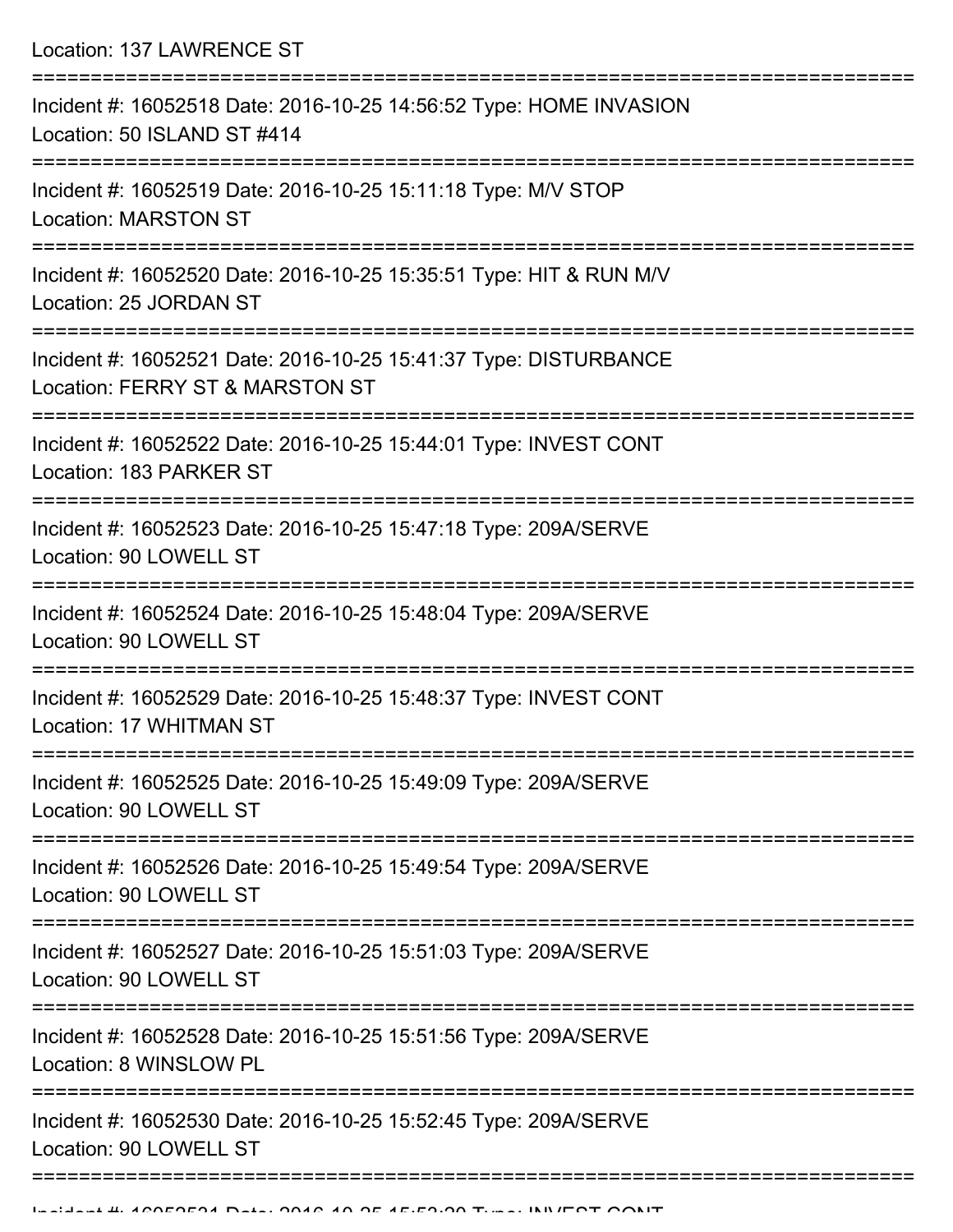Location: 101 MYRTLE ST =========================================================================== Incident #: 16052532 Date: 2016-10-25 16:01:59 Type: ALARM/HOLD Location: 213 CARLETON ST =========================================================================== Incident #: 16052533 Date: 2016-10-25 16:05:23 Type: M/V STOP Location: FARNHAM ST & OSGOOD ST =========================================================================== Incident #: 16052534 Date: 2016-10-25 16:06:50 Type: DISTURBANCE Location: BROADWAY & WATER ST =========================================================================== Incident #: 16052535 Date: 2016-10-25 16:10:54 Type: INVEST CONT Location: 28 SAVOIE AV =========================================================================== Incident #: 16052538 Date: 2016-10-25 16:17:01 Type: SUS PERS/MV Location: 23 DURANT ST =========================================================================== Incident #: 16052536 Date: 2016-10-25 16:17:05 Type: B&E/MV/PAST Location: SOUTH LAWRENCE EAST SCHOOL / 165 CRAWFORD ST =========================================================================== Incident #: 16052539 Date: 2016-10-25 16:17:33 Type: LOST PROPERTY Location: BROADWAY =========================================================================== Incident #: 16052537 Date: 2016-10-25 16:17:46 Type: 209A/SERVE Location: 322 HIGH ST =========================================================================== Incident #: 16052540 Date: 2016-10-25 16:23:50 Type: ALARM/BURG Location: 274 SALEM ST =========================================================================== Incident #: 16052541 Date: 2016-10-25 16:26:24 Type: 209A/SERVE Location: 112 MARSTON ST =========================================================================== Incident #: 16052542 Date: 2016-10-25 16:35:12 Type: M/V STOP Location: 33 LAWRENCE ST =========================================================================== Incident #: 16052543 Date: 2016-10-25 16:37:56 Type: AUTO ACC/NO PI Location: AMESBURY ST & CENTRAL BRIDGE =========================================================================== Incident #: 16052544 Date: 2016-10-25 16:48:30 Type: COURT DOC SERVE Location: 169 SARATOGA ST

===========================================================================

Incident #: 16052545 Date: 2016-10-25 16:56:11 Type: STOLEN PROP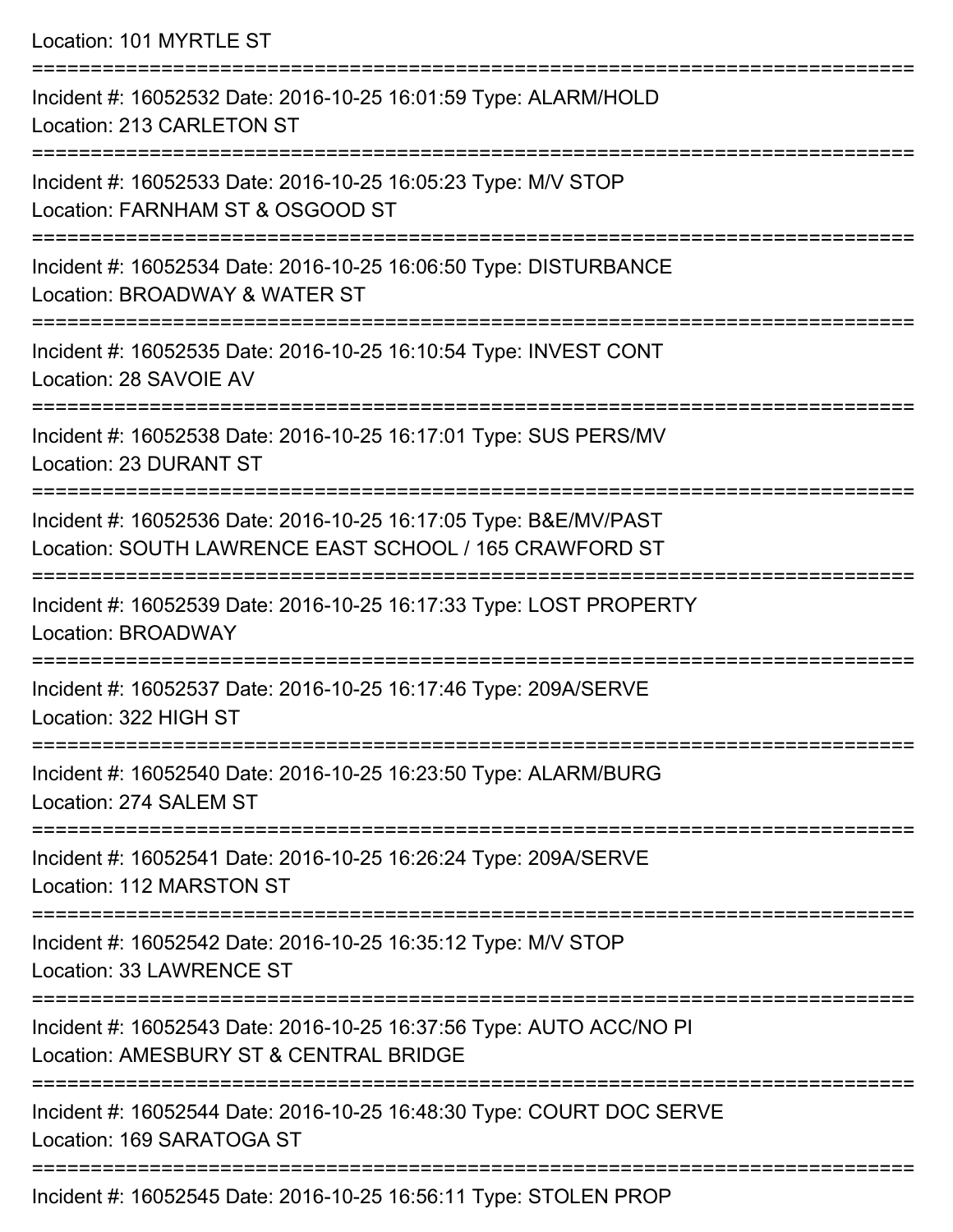| Incident #: 16052547 Date: 2016-10-25 17:00:23 Type: SUICIDE ATTEMPT<br>Location: 161 S UNION ST  |
|---------------------------------------------------------------------------------------------------|
| Incident #: 16052546 Date: 2016-10-25 17:00:48 Type: 209A/SERVE<br>Location: 7 DURHAM ST          |
| Incident #: 16052548 Date: 2016-10-25 17:02:40 Type: DOMESTIC/PAST<br>Location: 198 UNION ST FL 3 |
| Incident #: 16052549 Date: 2016-10-25 17:13:05 Type: SUS PERS/MV<br>Location: 50 SHAWMUT ST       |
| Incident #: 16052550 Date: 2016-10-25 17:15:38 Type: ALARM/BURG<br>Location: 20 MEDFORD ST FL 1   |
| Incident #: 16052551 Date: 2016-10-25 17:27:36 Type: M/V STOP<br>Location: BROADWAY & LOWELL ST   |
| Incident #: 16052552 Date: 2016-10-25 17:36:39 Type: M/V STOP<br>Location: BROADWAY & LOWELL ST   |
| Incident #: 16052553 Date: 2016-10-25 17:37:08 Type: M/V STOP<br>Location: BROADWAY & LOWELL ST   |
| Incident #: 16052554 Date: 2016-10-25 17:37:57 Type: ASSSIT OTHER PD<br>Location: 451 HOWARD ST   |
| Incident #: 16052555 Date: 2016-10-25 17:40:49 Type: M/V STOP<br>Location: BROADWAY & LOWELL ST   |
| Incident #: 16052556 Date: 2016-10-25 17:46:15 Type: M/V STOP<br>Location: BROADWAY & LOWELL ST   |
| Incident #: 16052557 Date: 2016-10-25 17:49:04 Type: M/V STOP<br>Location: 205 BROADWAY           |
| Incident #: 16052558 Date: 2016-10-25 17:49:16 Type: STOL/MV/PAS<br>Location: 22 STATE ST         |
| Incident #: 16052559 Date: 2016-10-25 17:50:36 Type: M/V STOP                                     |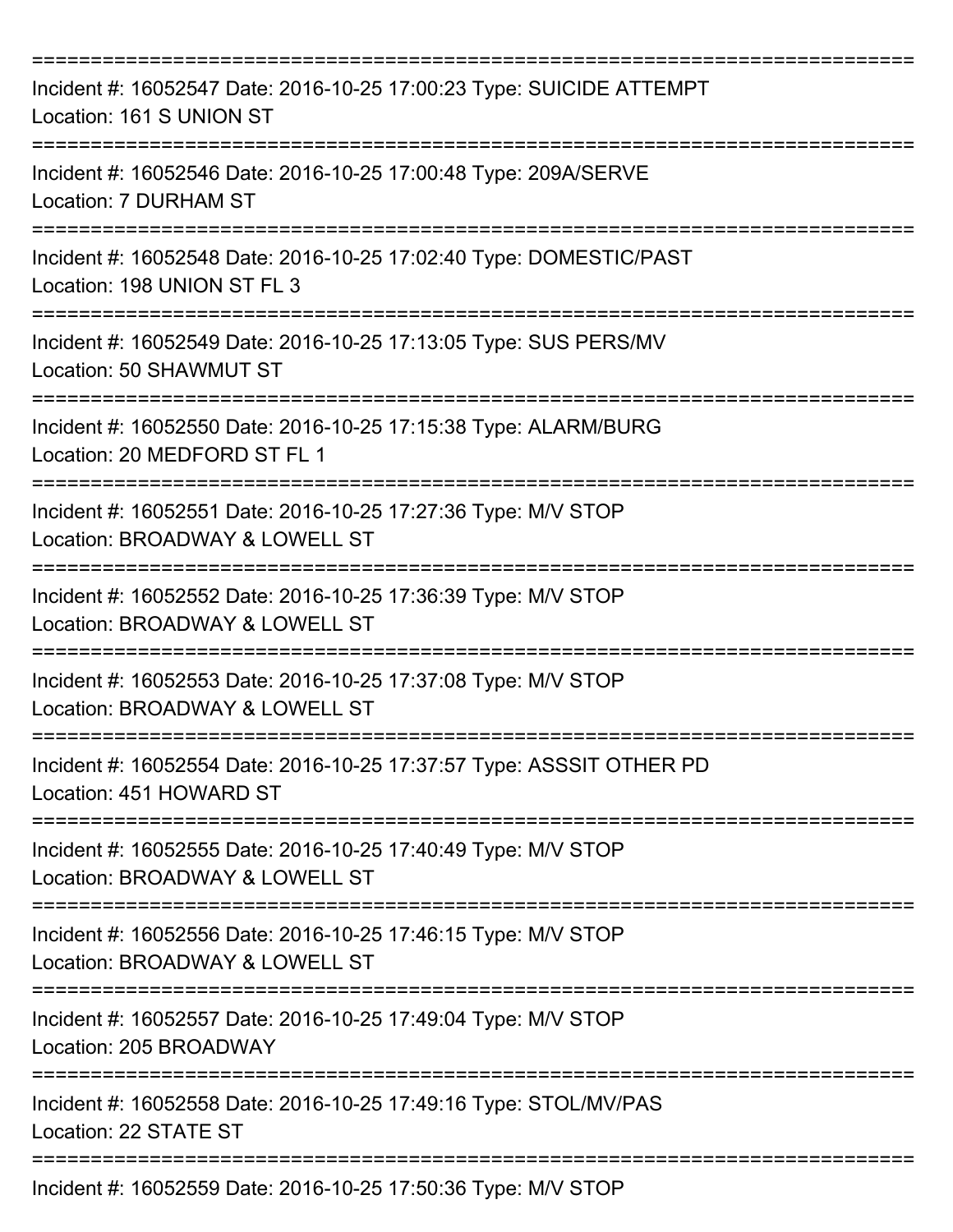| Incident #: 16052560 Date: 2016-10-25 18:00:25 Type: M/V STOP<br>Location: BROADWAY & LOWELL ST           |
|-----------------------------------------------------------------------------------------------------------|
| Incident #: 16052561 Date: 2016-10-25 18:01:08 Type: M/V STOP<br>Location: GRAFTON ST & WINTHROP AV       |
| Incident #: 16052563 Date: 2016-10-25 18:02:24 Type: AUTO ACC/NO PI<br>Location: BROADWAY & HAVERHILL ST  |
| Incident #: 16052562 Date: 2016-10-25 18:05:53 Type: M/V STOP<br>Location: BROADWAY & LOWELL ST           |
| Incident #: 16052564 Date: 2016-10-25 18:09:03 Type: M/V STOP<br>Location: BROADWAY & CROSS ST            |
| Incident #: 16052565 Date: 2016-10-25 18:10:26 Type: 209A/SERVE<br>Location: 82 AMHERST ST                |
| Incident #: 16052566 Date: 2016-10-25 18:13:24 Type: M/V STOP<br>Location: DORCHESTER ST & S UNION ST     |
| Incident #: 16052567 Date: 2016-10-25 18:13:51 Type: M/V STOP<br>Location: FRANKLIN ST & TREMONT ST       |
| Incident #: 16052568 Date: 2016-10-25 18:14:02 Type: M/V STOP<br>Location: FRANKLIN ST & LOWELL ST        |
| Incident #: 16052569 Date: 2016-10-25 18:15:01 Type: M/V STOP<br>Location: BOXFORD ST & S UNION ST        |
| Incident #: 16052570 Date: 2016-10-25 18:19:01 Type: M/V STOP<br>Location: AMESBURY ST & LEBANON ST       |
| Incident #: 16052571 Date: 2016-10-25 18:19:41 Type: SHOPLIFTING<br>Location: SEVEN ELEVEN / 370 BROADWAY |
| Incident #: 16052572 Date: 2016-10-25 18:21:31 Type: M/V STOP<br>Location: COMMON ST & FRANKLIN ST        |
| Incident #: 16052573 Date: 2016-10-25 18:37:24 Type: M/V STOP                                             |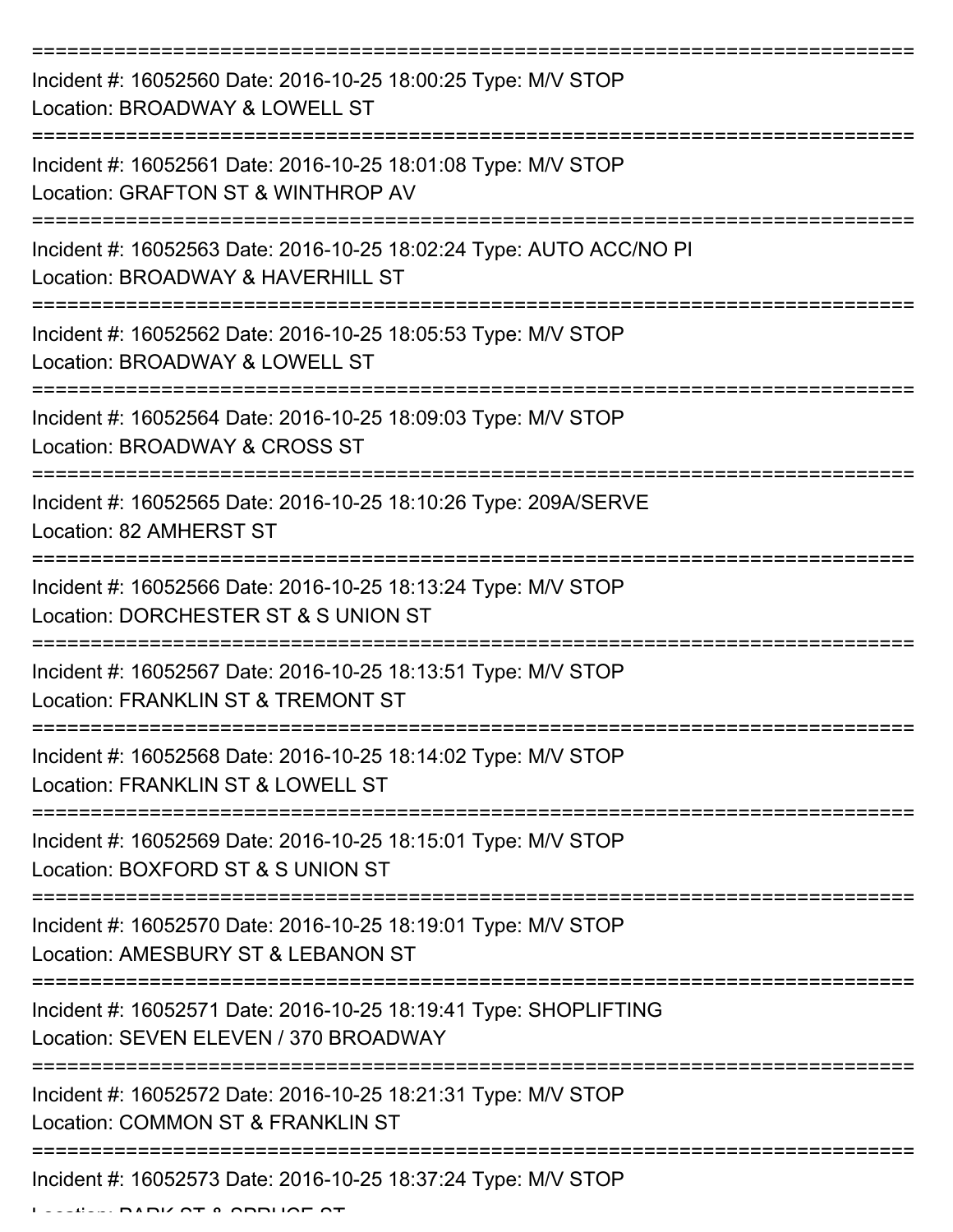| Incident #: 16052574 Date: 2016-10-25 18:41:49 Type: M/V STOP<br>Location: HAVERHILL ST & WHITE ST        |
|-----------------------------------------------------------------------------------------------------------|
| Incident #: 16052575 Date: 2016-10-25 18:44:42 Type: UNWANTEDGUEST<br>Location: 73 NEWBURY ST #5          |
| Incident #: 16052576 Date: 2016-10-25 18:54:49 Type: 209A/SERVE<br>Location: 24 HILLTOP AV                |
| Incident #: 16052577 Date: 2016-10-25 18:56:15 Type: 209A/SERVE<br>Location: 24 BROMFIELD ST              |
| Incident #: 16052578 Date: 2016-10-25 19:10:18 Type: WARRANT SERVE<br>Location: 7 DURHAM ST               |
| Incident #: 16052581 Date: 2016-10-25 19:16:43 Type: SUS PERS/MV<br>Location: 5 FLORAL ST                 |
| Incident #: 16052579 Date: 2016-10-25 19:18:37 Type: SUS PERS/MV<br>Location: 262 HAVERHILL ST            |
| Incident #: 16052580 Date: 2016-10-25 19:18:48 Type: GUN CALL<br>Location: DEMOULAS MARKET / 700 ESSEX ST |
| Incident #: 16052582 Date: 2016-10-25 19:28:21 Type: M/V STOP<br>Location: SUMMER ST & UNION ST           |
| Incident #: 16052583 Date: 2016-10-25 19:29:20 Type: M/V STOP<br>Location: 700 ESSEX ST                   |
| Incident #: 16052584 Date: 2016-10-25 19:43:58 Type: M/V STOP<br>Location: 273 WATER ST                   |
| Incident #: 16052585 Date: 2016-10-25 19:49:18 Type: SUS PERS/MV<br>Location: BROADWAY & COMMON ST        |
| Incident #: 16052586 Date: 2016-10-25 19:56:53 Type: M/V STOP<br>Location: ESSEX ST & MEDFORD ST          |
| Incident #: 16052587 Date: 2016-10-25 20:04:56 Type: M/V STOP                                             |

Location: MEDDIMACK ST & S BDOADWAV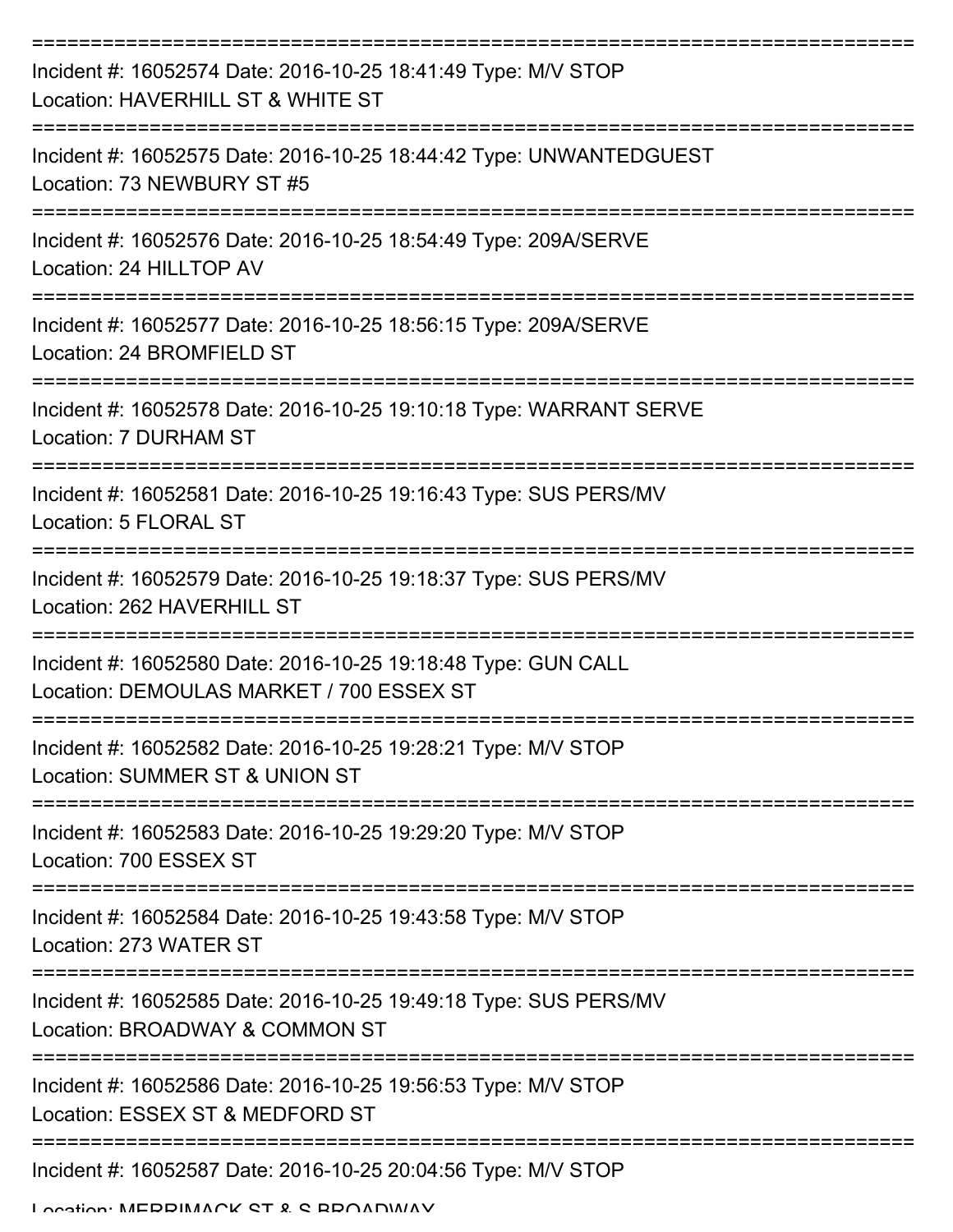| Incident #: 16052588 Date: 2016-10-25 20:14:57 Type: NOISE ORD<br>Location: 69 PARKER ST               |
|--------------------------------------------------------------------------------------------------------|
| Incident #: 16052589 Date: 2016-10-25 20:22:59 Type: M/V STOP<br>Location: ESSEX ST & MARGIN ST        |
| Incident #: 16052590 Date: 2016-10-25 20:24:11 Type: LARCENY/PAST<br>Location: 134 DAWES ST            |
| Incident #: 16052591 Date: 2016-10-25 20:36:40 Type: TOW/REC/STOL<br>Location: 286 AMES ST             |
| Incident #: 16052592 Date: 2016-10-25 20:51:43 Type: M/V STOP<br>Location: 73 WINTHROP AV              |
| Incident #: 16052593 Date: 2016-10-25 21:05:48 Type: M/V STOP<br>Location: MERRIMACK ST & S UNION ST   |
| Incident #: 16052594 Date: 2016-10-25 21:38:40 Type: M/V STOP<br><b>Location: HAMILTON ST</b>          |
| Incident #: 16052595 Date: 2016-10-25 21:51:15 Type: M/V STOP<br>Location: GENERAL ST & UNION ST       |
| Incident #: 16052596 Date: 2016-10-25 21:52:47 Type: M/V STOP<br>Location: ARLINGTON ST & HAMPSHIRE ST |
| Incident #: 16052597 Date: 2016-10-25 22:02:04 Type: M/V STOP<br>Location: BRADFORD ST & HAMPSHIRE ST  |
| Incident #: 16052598 Date: 2016-10-25 22:02:12 Type: DOMESTIC/PAST<br>Location: 162 WEST ST FL 2       |
| Incident #: 16052599 Date: 2016-10-25 22:10:46 Type: M/V STOP<br>Location: COMMON ST & HAMPSHIRE ST    |
| Incident #: 16052600 Date: 2016-10-25 22:18:07 Type: M/V STOP<br>Location: METHUEN ST & UNION ST       |
| Incident #: 16052601 Date: 2016-10-25 22:26:34 Type: M/V STOP<br><b>Location: PLEASANT ST</b>          |